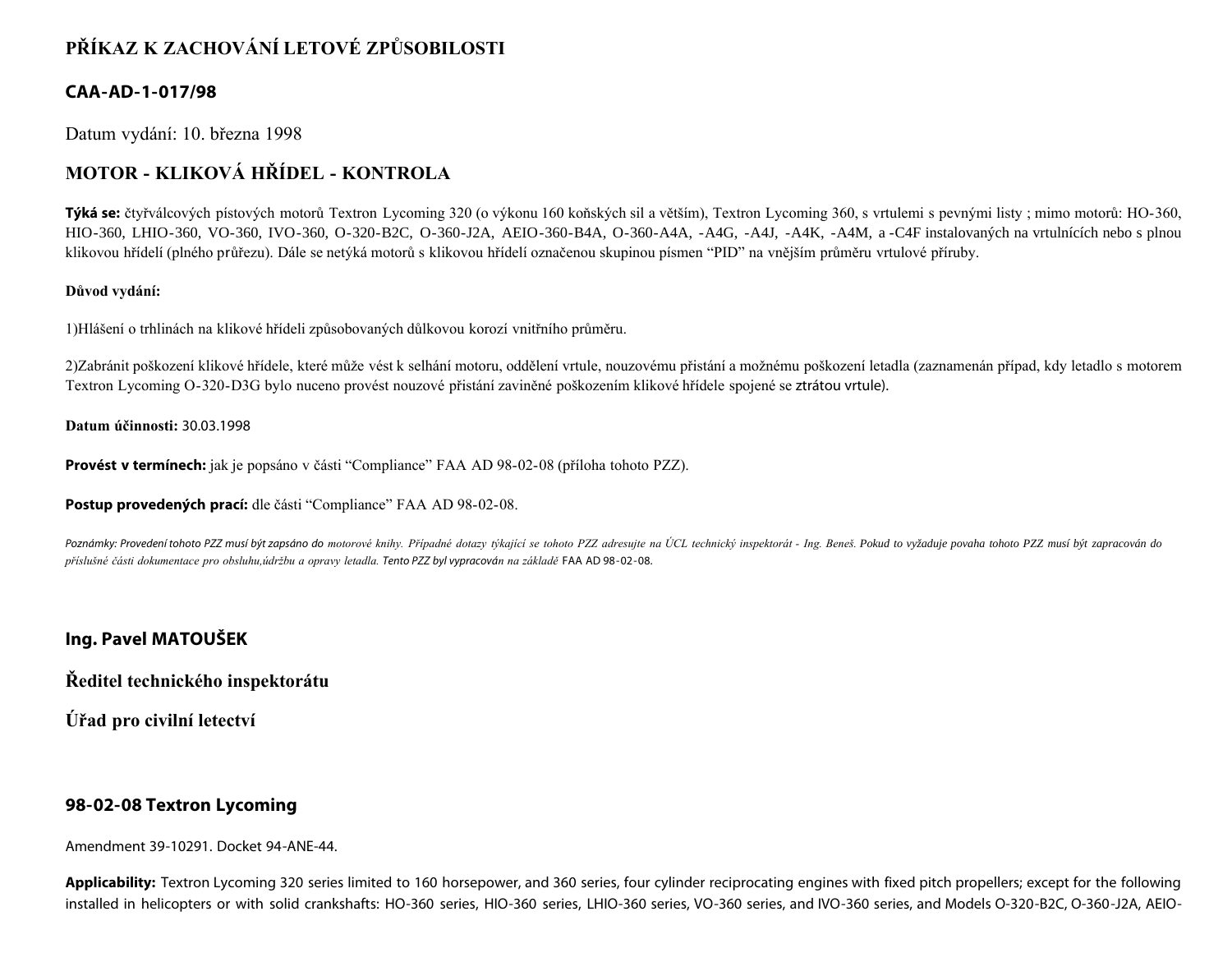360-B4A, O-360-A4A, -A4G, -A4J, -A4K, -A4M, and -C4F. In addition, engines with crankshafts containing "PID" stamped on the outside diameter of the propeller flange are exempt from the inspection requirements of this AD. The affected engines are installed on but not limited to reciprocating engine powered aircraft manufactured by Cessna, Piper, Beech, American Aircraft Corporation, Grumman American Aviation, Mooney, Augustair Inc., Maule Aerospace Technology Corporation, Great Lakes Aircraft Co., and Commander Aircraft Co.

Note 1: This airworthiness directive (AD) applies to each engine identified in the preceding applicability provision, regardless of whether it has been modified, altered, or repaired in the area subject to the requirements of this AD. For engines that have been modified, altered, or repaired so that the performance of the requirements of this AD is affected, the owner/operator must request approval for an alternative method of compliance in accordance with paragraph (g) of this AD. The request should include an assessment of the effect of the modification, alteration, or repair on the unsafe condition addressed by this AD; and, if the unsafe condition has not been eliminated, the request should include specific proposed actions to address it.

**Compliance:** Required as indicated, unless accomplished previously.

To prevent crankshaft failure, which can result in engine failure, propeller separation, forced landing, and possible damage to the aircraft, accomplish the following:

(a) For engines shipped new from Textron Lycoming prior to and including December 31, 1984, and that have never been overhauled, or any engine remanufactured or overhauled and that has accumulated 1,000 hours or more time in service (TIS) since remanufacture or overhaul, visually inspect the inside diameter (ID) of the crankshaft for corrosion pits within the next 100 hours TIS after the effective date of this AD, or 6 months after the effective date of this AD, whichever occurs first, in accordance with Textron Lycoming Mandatory Service Bulletin (MSB) No. 505B, dated December 1, 1997.

(1) If corrosion pits are found during this inspection, prior to further flight, accomplish the following:

(i) If the crankshaft is installed in the engine such as during an on-wing inspection, perform a fluorescent penetrant inspection (FPI) in accordance with Textron Lycoming MSB No. 505B, dated December 1, 1997.

(ii) If the crankshaft is removed from the engine at overhaul, perform a magnetic particle inspection (MPI) in accordance with Textron Lycoming MSB No. 505B, dated December 1, 1997.

(2) Within 48 hours after these inspections, report the finding of the inspection in accordance with paragraph (e) of this AD.

(b) For engines shipped new from Textron Lycoming after December 31, 1984, and that have never been overhauled, or any engine remanufactured or overhauled and that has accumulated less than 1,000 hours TIS since remanufacture or overhaul, visually inspect the ID of the crankshaft for corrosion pits, at the earliest occurrence of any event specified in subparagraph (3) of this paragraph, and in accordance with Textron Lycoming MSB No. 505B, dated December 1, 1997.

(1) If corrosion pits are found during this inspection, prior to further flight perform an FPI or MPI in accordance with Textron Lycoming MSB No. 505B, dated December 1, 1997.

(2) Within 48 hours after these inspections, report the finding of the inspection in accordance with paragraph (e) of this AD.

(3) Visually inspect the ID of the crankshaft for corrosion pits at the earliest of the following:

(i) The next engine overhaul or disassembly.

(ii) Within 10 years of the original shipping date or 6 months from the effective date of this AD, whichever occurs later.

(iii) Within 1,000 hours TIS since remanufacture or overhaul, or 6 months from the effective date of this AD, whichever occurs later.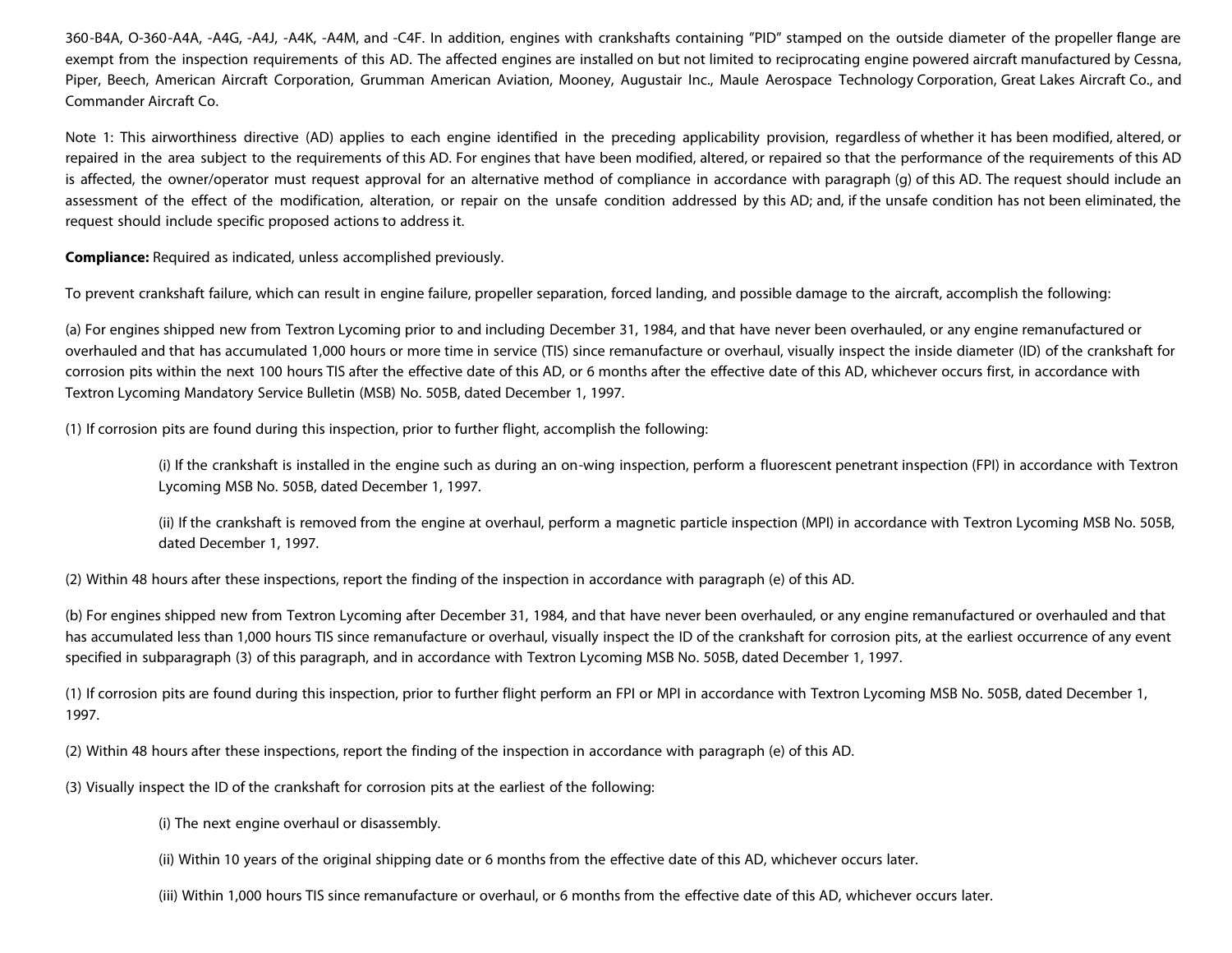(c) Thereafter, if no corrosion pits or cracks are found on the ID of the crankshaft during the initial visual inspection, perform a visual inspection at intervals not to exceed 5 years since last inspection, or at the next engine overhaul or disassembly, whichever occurs first, in accordance with Textron Lycoming MSB No. 505B, dated December 1, 1997. If corrosion pits but no cracks are found on the ID of the crankshaft during the initial visual inspection and the ID does not exceed the maximum ID specified in Textron Lycoming MSB No. 505B, dated December 1, 1997, repeat the FPI at intervals not to exceed 100 hours TIS since last FPI or until a serviceable crankshaft is installed in the engine.

(d) Prior to further flight, remove from service and replace with a serviceable part any crankshaft found cracked during FPI or MPI performed in accordance with Textron Lycoming MSB No. 505B, dated December 1, 1997.

(e) After accomplishing the initial visual inspection and, if necessary, the FPI or MPI, required by this AD, complete Appendix 1 of this AD and submit to the Manager, New York Aircraft Certification Office, FAA, Engine and Propeller Directorate, 10 Fifth St., Valley Stream, NY 11581; fax (516) 568-2716. Reporting requirements have been approved by the Office of Management and Budget and assigned OMB control number 2120-0056.

(f) The application of Urethabond 104 to the inner bore of the crankshaft and confirmed by stamping of the letters "PID" on the outside diameter of the propeller flange in accordance with Textron Lycoming MSB No. 530, dated December 1, 1997, constitutes terminating action to the inspection requirements of this AD.

(g) An alternative method of compliance or adjustment of the compliance time that provides an acceptable level of safety may be used if approved by the Manager, New York Aircraft Certification Office. Operators shall submit their requests through an appropriate FAA Principal Maintenance Inspector, who may add comments and then send it to the Manager, New York Aircraft Certification Office.

Note 2: Information concerning the existence of approved alternative methods of compliance with this airworthiness directive, if any, may be obtained from the New York Aircraft Certification Office.

(h) Special flight permits may be issued in accordance with sections 21.197 and 21.199 of the Federal Aviation Regulations (14 CFR 21.197 and 21.199) to operate the aircraft to a location where the requirements of this AD can be accomplished.

(i) The actions required by this AD shall be done in accordance with the following Textron Lycoming MSB:

| Document No    | Pages   | Date             |
|----------------|---------|------------------|
| 505B           | $1 - 5$ | December 1, 1997 |
| Total Pages: 5 |         |                  |
| 530            | $1 - 2$ | December 1, 1997 |
| Total Pages: 2 |         |                  |

This incorporation by reference was approved by the Director of the Federal Register in accordance with 5 U.S.C. 552(a) and 1 CFR part 51. Copies may be obtained from Textron Lycoming, 652 Oliver St., Williamsport, PA 17701; telephone (717) 327-7080, fax (717) 327-7100. Copies may be inspected at the FAA, New England Region, Office of the Regional Counsel, 12 New England Executive Park, Burlington, MA; or at the Office of the Federal Register, 800 North Capitol Street NW., suite 700, Washington, DC.

(j) This amendment becomes effective on March 30, 1998.

FOR FURTHER INFORMATION CONTACT: Rocco Viselli or Raymond Reinhardt, Aerospace Engineers, New York Aircraft Certification Office, FAA, Engine and Propeller Directorate, 10 Fifth St., Valley Stream, NY 11581-1200; telephone (516) 256-7531, fax (516) 568-2716.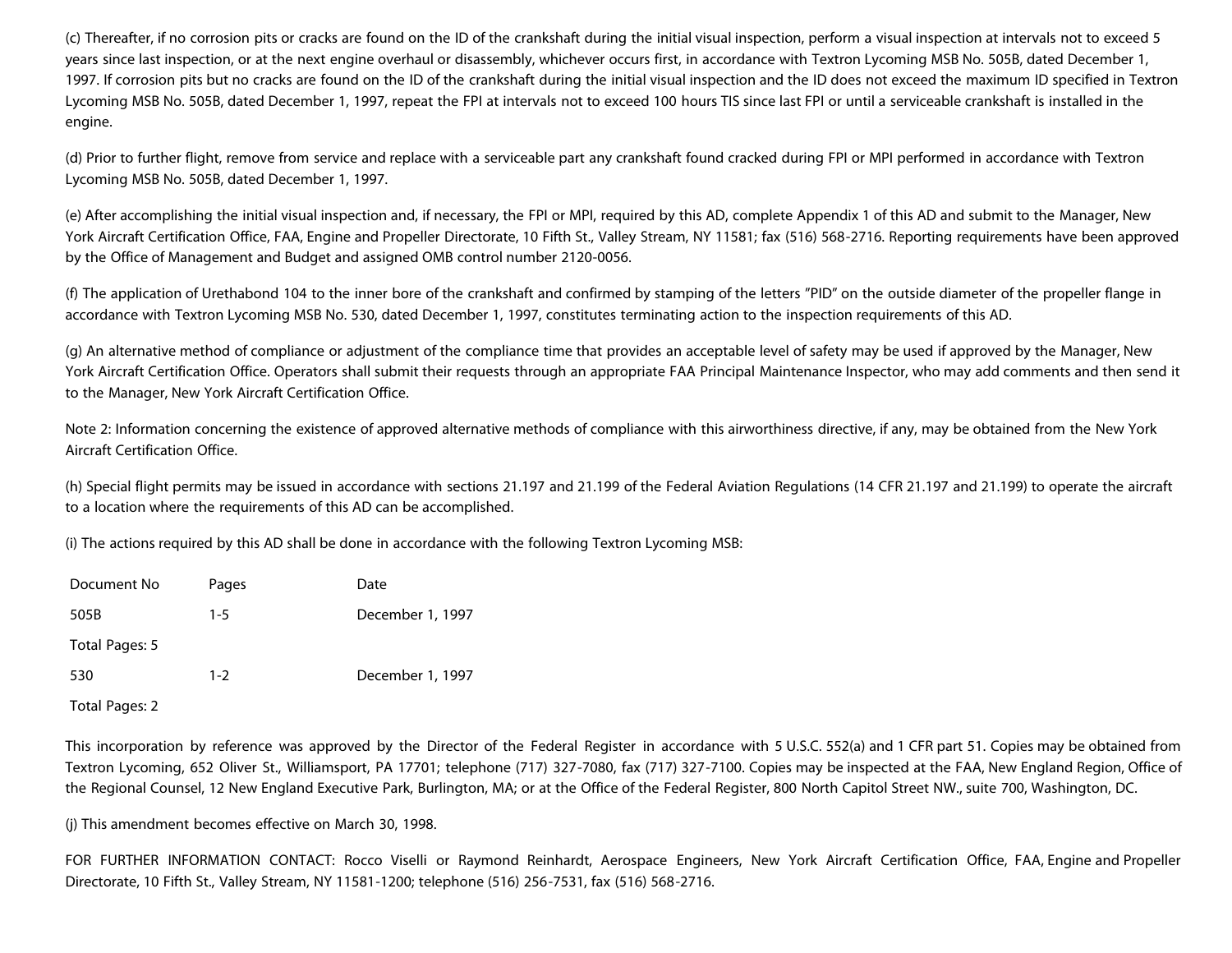## **TEXTRON LYCOMING CRANKSHAFT INSPECTION SURVEY**

|  | AD DOCKET NO. 94-ANE-44                                                                             |
|--|-----------------------------------------------------------------------------------------------------|
|  |                                                                                                     |
|  | Inspector's Information                                                                             |
|  | <b>Name</b>                                                                                         |
|  | Address                                                                                             |
|  | State                                                                                               |
|  | Zip Code                                                                                            |
|  | Telephone No.                                                                                       |
|  | Facsimile No.                                                                                       |
|  | Engine Model Number ________________________                                                        |
|  | Engine Serial Number (S/N) ______________________________                                           |
|  |                                                                                                     |
|  | Time Since Major Overhaul (SMOH) ______________ hrs Crankshaft Part Number (located on prop flange) |
|  | S/N                                                                                                 |
|  |                                                                                                     |
|  | Frequency of Flights ______________ per month (average)                                             |
|  | Duration ___________ hrs per Flight                                                                 |
|  | How was aircraft being utilized? ____ Training, ____ Personal, ____ Banner Towing,                  |
|  | ____ Glider Towing, ____ Agricultural, Other (please explain)                                       |
|  |                                                                                                     |